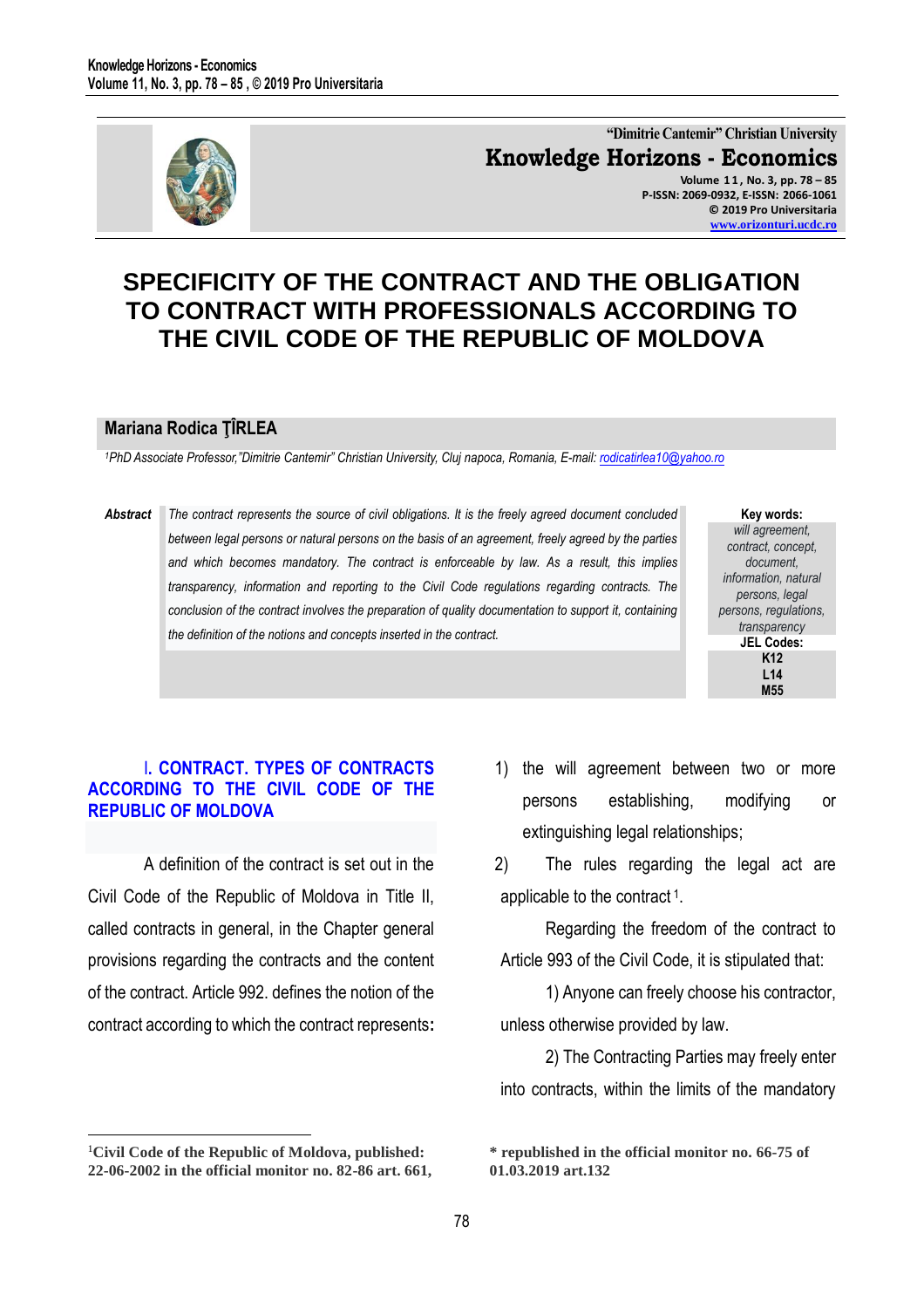legal provisions, and determine their content.

3) Unless otherwise expressly provided under the sanction of nullity, the Contracting Parties may, by contract, derogate from those provisions contained in this book that relate to the rights, obligations and other legal effects produced by the contract, including the distribution of risks.

4) The contracting parties may also derogate from the legal provisions contained in the other articles of this code, in the special laws and other normative acts that refer to the rights, obligations and other legal effects produced by the contract, including the distribution of risks, if from the way of expression of the provision, from its content or context, it does not doubt that the legal provision is imperative.

 5) From the legal provisions regarding the extinction prescription of the rights resulted from the contract can be derogated only under the conditions of art. 393.

 6) If, for the purpose of protecting the priority interests of the company or of an individual, the effects of a contract depend on the approval of the state authorities, the limitations and conditions must be regulated by law.

 7) The obligation to conclude a contract is forbidden, unless the obligation to contract is provided by law or if it arises from an obligation assumed voluntarily.

 8) The parties may enter into named contracts, unnamed contracts as well as complex contracts.

 The contracts are grouped according to the relaunching of Article 994 in**:**

a) *NAMED CONTRACTS*. The contract is named if the law specifically regulates it.

b) *UNNAMED CONTRACTS*. All other contracts are unnamed. The unnamed contracts are submitted:

 1b. agreement of the will of the parties, expressly and implicitly;

2b. applicable legal provisions:

- contracts;

contractual obligations in general;

 3b. to the established practices between the parties and the users in the field, if any;

 4b. the legal provisions applicable to the socalled similar contracts insofar as they are compatible with the nature and purpose of the unnamed contract.

## c) *THE COMPLEX CONTRACT*

 There is talk about the complex contract in the situation where it includes, as stipulated in article 995 of the Civil Code of the Republic of Moldova:

1c. two or more elements corresponding to the named contract; or

2c. some specific combinatorial elements:

- of the named contract;

- unnamed contract.

 Article 995 specifies that those elements specific to the named and unnamed contracts do not have to come against:

the nature of the complex contract;

the purpose of the complex contract.

 Thus, the legal provisions applicable to each type of named contract or unnamed contract will be applied accordingly: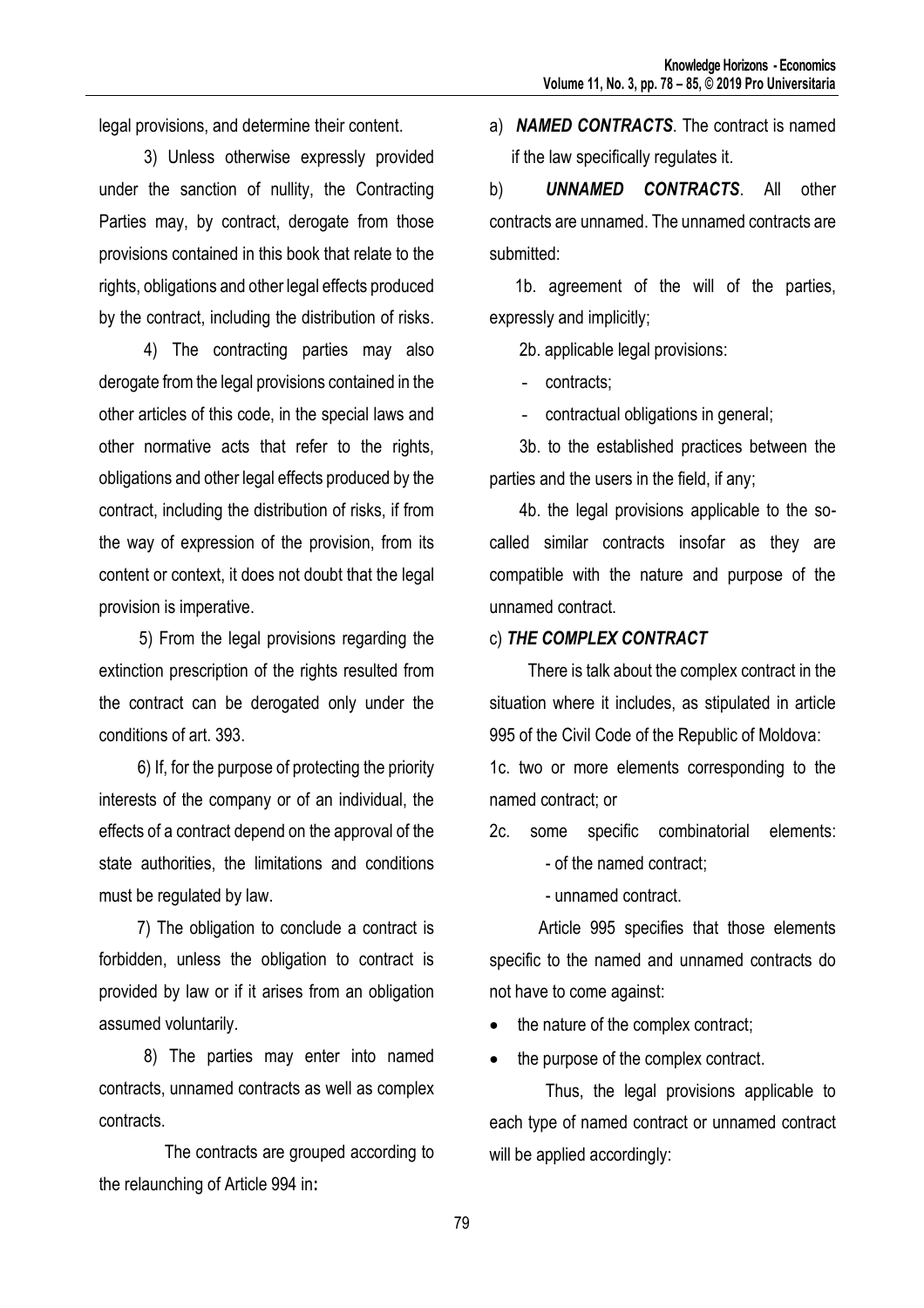- the respective elements of the complex contract;
- the rights in the complex contract;

 obligations arising from the complex contract.

 Exceptions from the ones presented are the following situations:

- a. the law provides that a certain complex contract is to be classified as a contract of a certain category;
- b. in the absence of a legal provision materializing in the fact that the elements of a category of contract predominate so that the complex contract does not fall entirely as one in that category.
- c. In situations where the complex contract as a result of a classification in a certain category applies to the contract and the rights and obligations resulting from it.
- d. The provisions of this Article 995 do not preclude the application of the mandatory legal provisions.

The aspects regarding the framework contract are stipulated in article 1003, entitled The Framework Contract that comes to make details regarding the contractual relations as well as the lauses that will be agreed by the contract, as follows**:.**

- the framework contract is the legal act by which the parties agree to negotiate and establish contractual relationships whose clauses will be

 $\overline{a}$ 

agreed by subsequent contracts concluded under the framework contract.

- the clauses of the framework contract supplement the content of the subsequent contract insofar as they do not contravene it or if the parties have not excluded their application in another way<sup>2</sup>.

# **II. ABOUT THE OBLIGATION TO CONTRACT (TOWARDS CONSUMERS AND OTHER PERSONS) AND THE BINDING FORCE OF THE CONTRACT**

 The obligation to contract is regulated in article 997 of the Civil Code, which specifies the following**:**

 1) if it holds a dominant position in the market, one of the contracting parties is obliged to contract in this area. It cannot, under the sanction provided by law, impose clauses that contravene competition law and no abusive clauses.

 2) vis-à-vis consumers and other persons who obtain or use goods, works or services for noncommercial purposes cannot be refused without good reason to conclude a contract if the other party is a professional.

 3) in the case of non-execution without justification of the obligation to conclude the contract stipulated in par. (1) or (2) of this article, the person entitled to the conclusion of the contract may ask the court to make a decision to replace the contract. The provisions of art.1000 shall apply accordingly.

 The civil code stipulates the impossibility situation at the time of the conclusion of the contract in the sense that**:**

<sup>2</sup> Civil Code of the Republic of Moldova, published: 22-06-2002 in the official monitor no. 82-86 art. 661, \*

republished in the official monitor no. 66-75 of 01.03.2019 art.132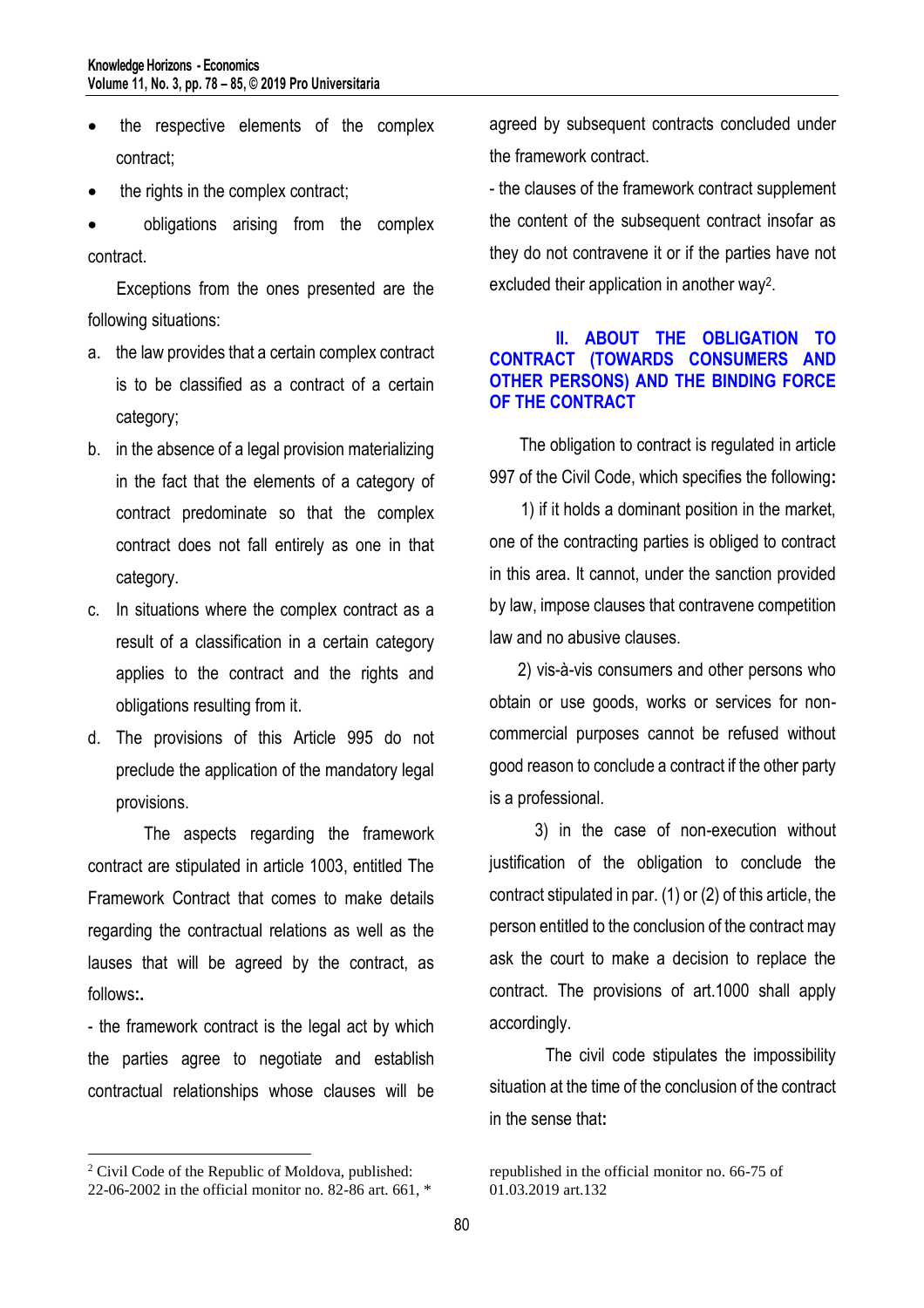1) we discuss the validity of the contract and in the conditions where at the time of the conclusion of the contract one of the parties is in the position of impossibility to perform their obligation.

2) the provisions do not prevent the invocation of relative nullity in the error situation on the impossibility provided by law.

The provisions of art.1000 of the Civil Code provide the aspects of non-execution as follows:

a) in the case of non-execution without justification of the promisee's obligation to conclude a definitive contract, the beneficiary may ask the court to make a decision to take the place of a definitive contract. The date of the conclusion of the contract will be considered the date of the definitive stay of the court decision.

b) the provisions of para. (1) does not limit the possibility of the beneficiary to resort to other legal means of defense of the creditor in case of nonperformance of the obligation.

c) the court decision that will take the place of a definitive contract will be pronounced even when the promising party does not have sufficient rights to transmit or, as the case may be, constitutes for the benefit of the beneficiary the right stipulated by the contract and has no powers to dispose of that right. In this case, the provisions of art. 358.

d) apart from other grounds of resolution provided by law or pre-contract, the beneficiary has the right to the resolution of the pre-contract and when the promissory alienates to a third party the right that is the object of the definitive contract or when any other indications appear that a breach of the promising obligations will occur appeared from the definitive contract which will direct the beneficiary to resort to the resolution of the definitive contract.

e) if the beneficiary has chosen to conclude the definitive contract or ask the court to give a decision to take the place of a definitive contract, he is not deprived of the right to invoke the material and legal defects of the benefit if he did not know them or he had to reasonably know them at the time of the precontract. This rule applies even if the beneficiary knew or should reasonably be aware of the defects at the time of the final contract<sup>3</sup>.

# **III. THE OPTION TO CONTRACT. THE OPTION REGARDING CONTRACTING IN THE LIGHT OF THE CIVIL CODE IS REGULATED IN ARTICLE 1001**

The option to contract implies:

 (1) By means of a pre-contract the parties can expressly provide that the promising party maintains an irrevocable offer, within the meaning of art. 1032, to conclude the definitive contract and the beneficiary has the option to accept or refuse it

 (2) The definitive contract is concluded by exercising the option in the sense of accepting by the beneficiary the irrevocable offer of the promising party, under the conditions agreed by the precontract.

 (3) Both the pre-contract which includes the option and the declaration of acceptance must be concluded in the form provided by law for the definitive contract and, taken together, will

 $\overline{a}$ 

<sup>&</sup>lt;sup>3</sup>art. 1000 from the Civil Code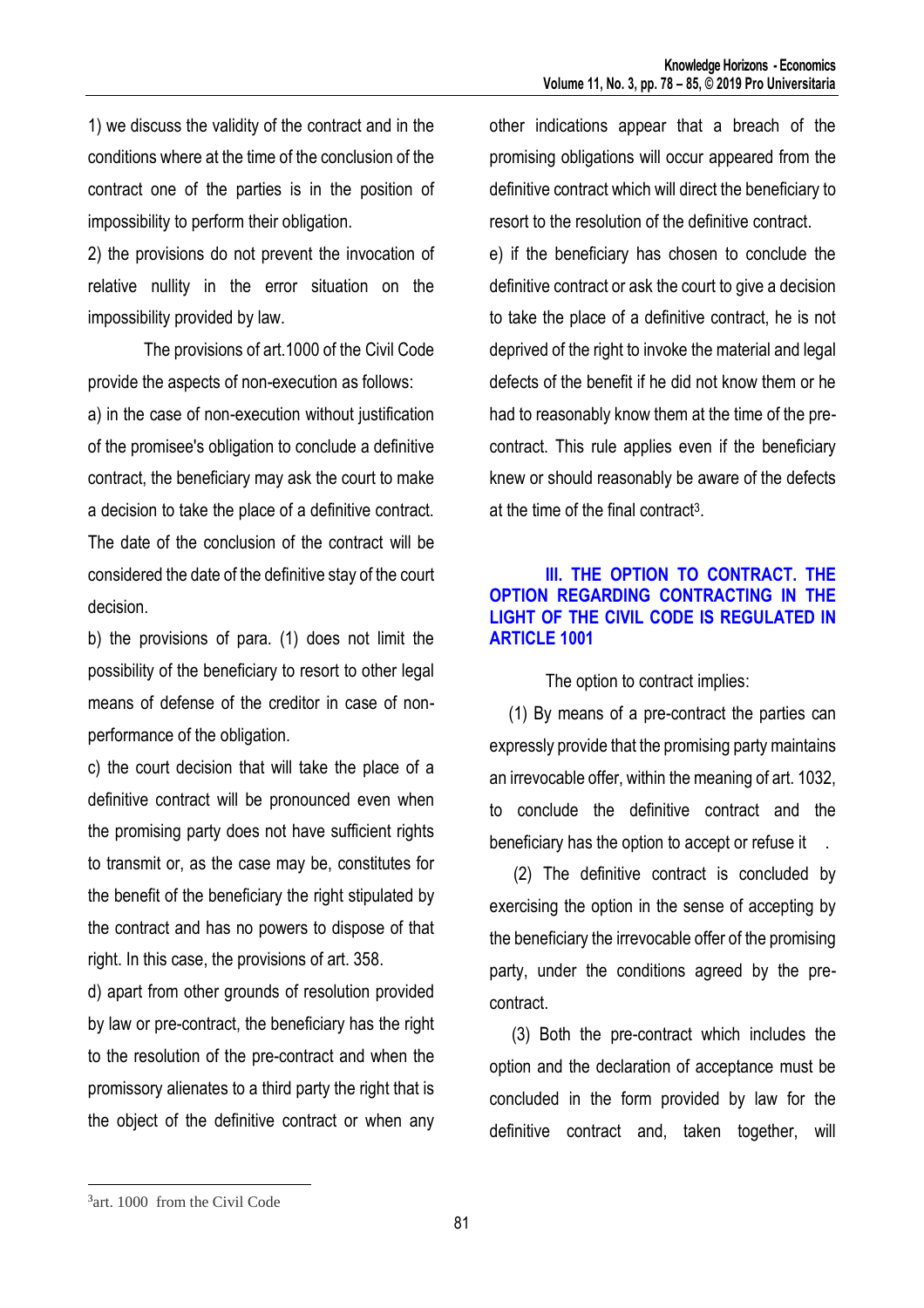constitute the definitive contract.

 (4) In case the declaration of acceptance is concluded in authentic form, the notary's turn will be limited only to the legality of the declaration of acceptance, and not of the definitive contract thus concluded.

 (5) The legal provisions regarding the precontract apply equally to the option. The provisions of art. (1) do not apply to the option.

The objectivity of the beneficiary's rights is subject to Article 1002 of the Civil Code of the Republic of Moldova, published: 22-06-2002 in the official monitor no. 82-86 art. 661, \* republished in the official monitor no.66-75 of 01.03.2019 art.132, which regulates the following aspects:

- 1. the rights of the beneficiary to acquire the property right or another real right on a good under the definitive contract are opposable to the third parties: by completing the advertising formalities provided by law regarding the precontract; or
- 2. If the law does not provide the possibility to carry out advertising formalities regarding the pre-contract, if the third party knew the existence of the pre-contract regarding the good.
- 3. from the moment the definitive contract is considered concluded and the beneficiary is entitled to acquire the right of property or another real right under it, he may oppose his right to all third parties who have acquired rights to the property after the date of opposition to them provided for paragraph (1) and their creditors.

4. if the right acquired by the beneficiary is acquired, according to the law, by registration in an advertising register, the beneficiary may request the rectification of the register by:

- registration of his right;

 - the cancellation of the registered rights of the third parties mentioned in par. (2) which could not be registered without the beneficiary's consent if the beneficiary had his right at the time of their registration.

 Regarding the area of the scope of the consideration in case of doubt in article 1009. named

 Determination of the consideration it is specified that the provisions of Article 1007 paragraph (4) shall be applied in the appropriate way.

The aspects related to the application of the provisions regarding the contracts of other obligations are regulated by Article 1010. According to which, subject to other regulations, the provisions regarding the contractual obligations are applicable to other patrimonial obligations insofar as, taking into account the nature of the obligation, this is possible**.**

Based on article 996. entitled The obligatory force of the contract, the contract can be modified or terminated only in accordance with its clauses or by agreement of the parties, unless the law provides otherwise**.**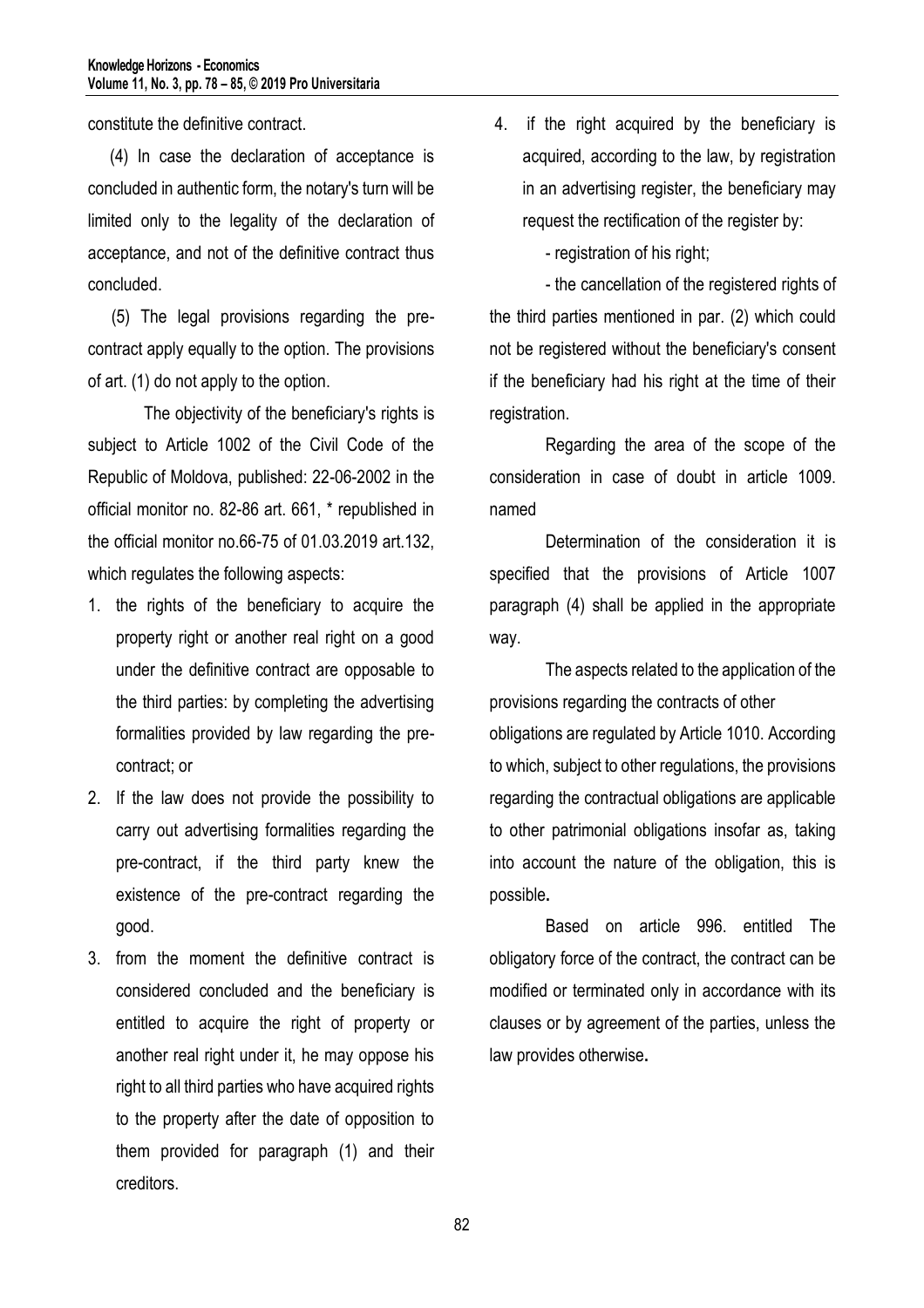# **IV. MANDATORY ASPECTS INFORMATION IN SOME CONTRACTS CONCLUDED WITH CONSUMERS**

Article 1014. Information requirements in the case of contracts, other than distance contracts and contracts negotiated outside commercial premises:

 (1) Before a contract, other than a distance contract or a contract negotiated outside commercial premises, or any similar offer to produce binding effects on the consumer, the professional shall provide the consumer in a clear and understandable manner with the following information, if they do not result in obviously out of context:

 a) the main characteristics of the goods or services, corresponding to the means of communication used and with the goods or services in question;

 b) the full or abbreviated name, in the state language, and the state identification number (IDNO) of the professional legal person or, respectively, the name, first name and state identification number (IDNP) of the professional natural person, as well as the address of the registered office the telephone number is also established;

 c) the total price of the goods or services with all taxes included or, if the price cannot be reasonably calculated in advance given the nature of the goods or services, the method of calculating the price and, where appropriate, all additional transport costs, delivery or postal charges or, if they cannot be reasonably calculated in advance,

mentioning that these additional costs could be borne by the consumer;

 d) where applicable, the methods of payment, delivery and execution, the date by which or the term within which the professional commits to deliver the goods or to provide the services, including the standard delivery term established in art. 863 para. (1) lit. a), and the professional's complaint settlement policy;

 e) in addition to a mention of the existence of a legal guarantee of conformity for goods, the mention of the existence of the services provided after the sale and of the commercial guarantees, as the case may be, as well as the conditions related to them (in particular, the address of the place where the services provided after the sale are offered and who is responsible for the transport costs, if applicable);

f) the term of validity of the contract or, for a contract of indefinite duration or a contract to be fully extended, the conditions of resolution;

 g) where appropriate, functionality, including the application of technical protection measures for digital content;

 h) where applicable, any relevant interoperability of the digital content with the hardware and software components of which the professional owns information or which can reasonably be assumed to have information.

 (2) The provisions of para. (1) shall also apply to contracts for the provision of the public water supply and sewerage service, the supply of natural gas and the supply of electricity, when they are not for sale in a limited volume or quantity by default, contracts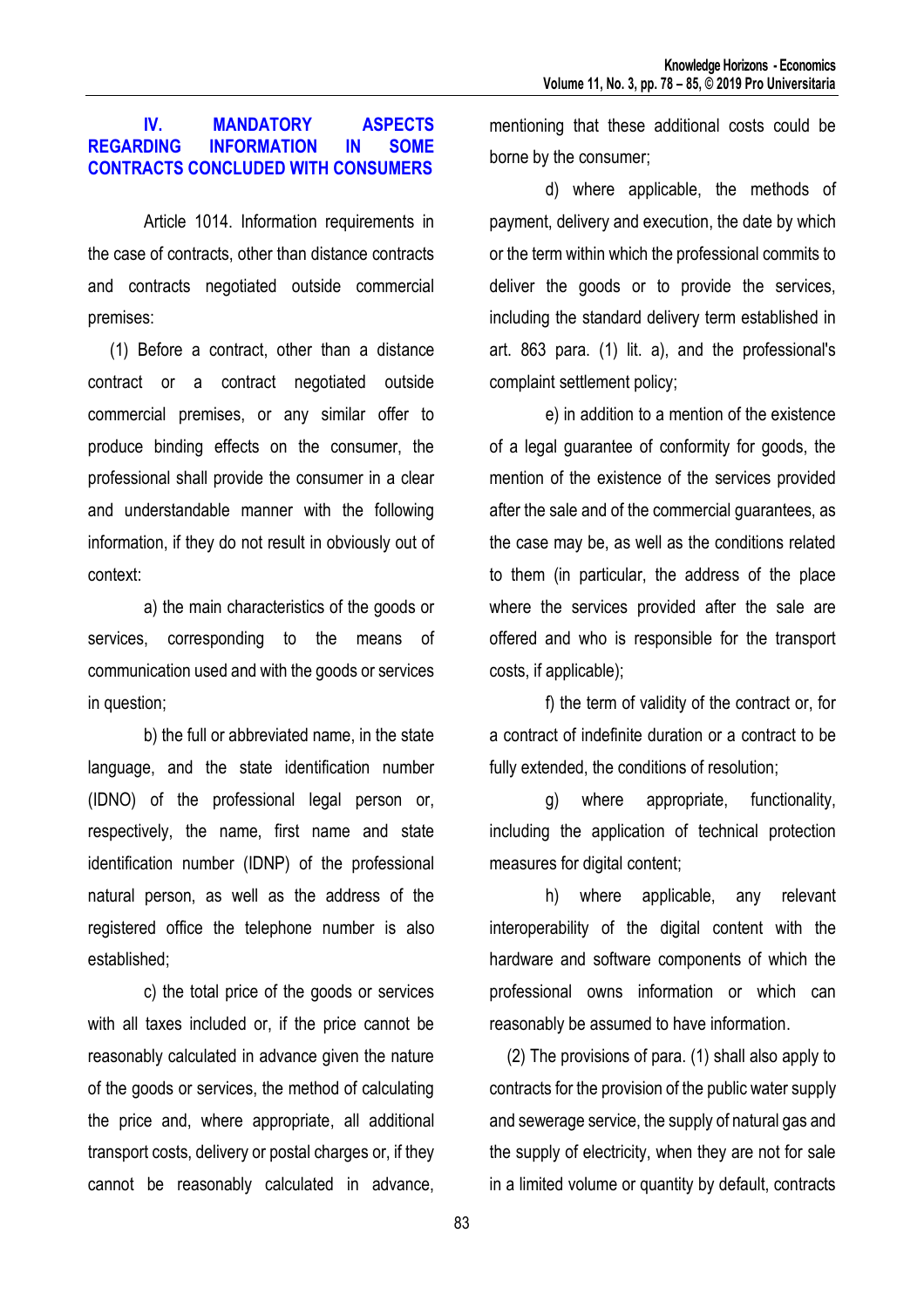for the supply of thermal energy or contracts for the supply of digital content that are not delivered on a material medium.

 (3) The provisions of para. (1) do not apply to contracts for current needs which are executed immediately, when they are concluded.

 (4) The information mentioned in par. (1) they are an integral part of the contract and cannot be modified unless the contracting parties explicitly decide otherwise.

# **V. CONCLUSIONS:**

 **A.** At the conclusion of contracts of great relevance is the understanding of the terms, in order to avoid distorting their correct meaning. In this sense, the Civil Code Article 1013, entitled Definition of terms comes to clarify and present the notions of:

1. goods as any movable bodily object, with the exception of objects sold by forced execution or otherwise, by law authority; water, gas and electricity are considered goods within the meaning of this section when they are offered for sale in limited volume or in fixed quantity*;*

 2. distance contract - any contract negotiated and concluded between the professional and the consumer within a system of organized sales or service provision, without the simultaneous physical presence of the professional and the consumer, with the exclusive use of one or more means of communication remotely, until and when the contract is concluded, including any order made by the consumer that produces binding effects on him*;*

 3. contract negotiated outside the commercial premises - a contract between a professional and a consumer, which meets one of the following conditions:

 a) is concluded in the simultaneous physical presence of the professional and the consumer in a place that is not the commercial space of the professional;

 b) for this contract the consumer was made an offer in the same circumstances as those mentioned in letter. a);

 c) is concluded in the commercial spaces of the professional or by using the means of distance communication, immediately after the consumer has been approached personally and individually, in a place that is not the commercial space of the professional, in the simultaneous physical presence of the professional and of the consumer , except for the simple distribution of the promotional information near the commercial spaces of the professional;

 d) is concluded during a trip organized by the professional for the purpose or pursuing the effect of promoting and selling to the consumer the respective goods or services;

4. functionality - how digital content can be used

 5.commercial guarantee - any commitment from the professional or a producer towards the consumer, relevant available at or before the conclusion of the contract*;*

 6. interoperability - information about the hardware

 7. open auction - method of sale by which the professional offers goods or services to consumers